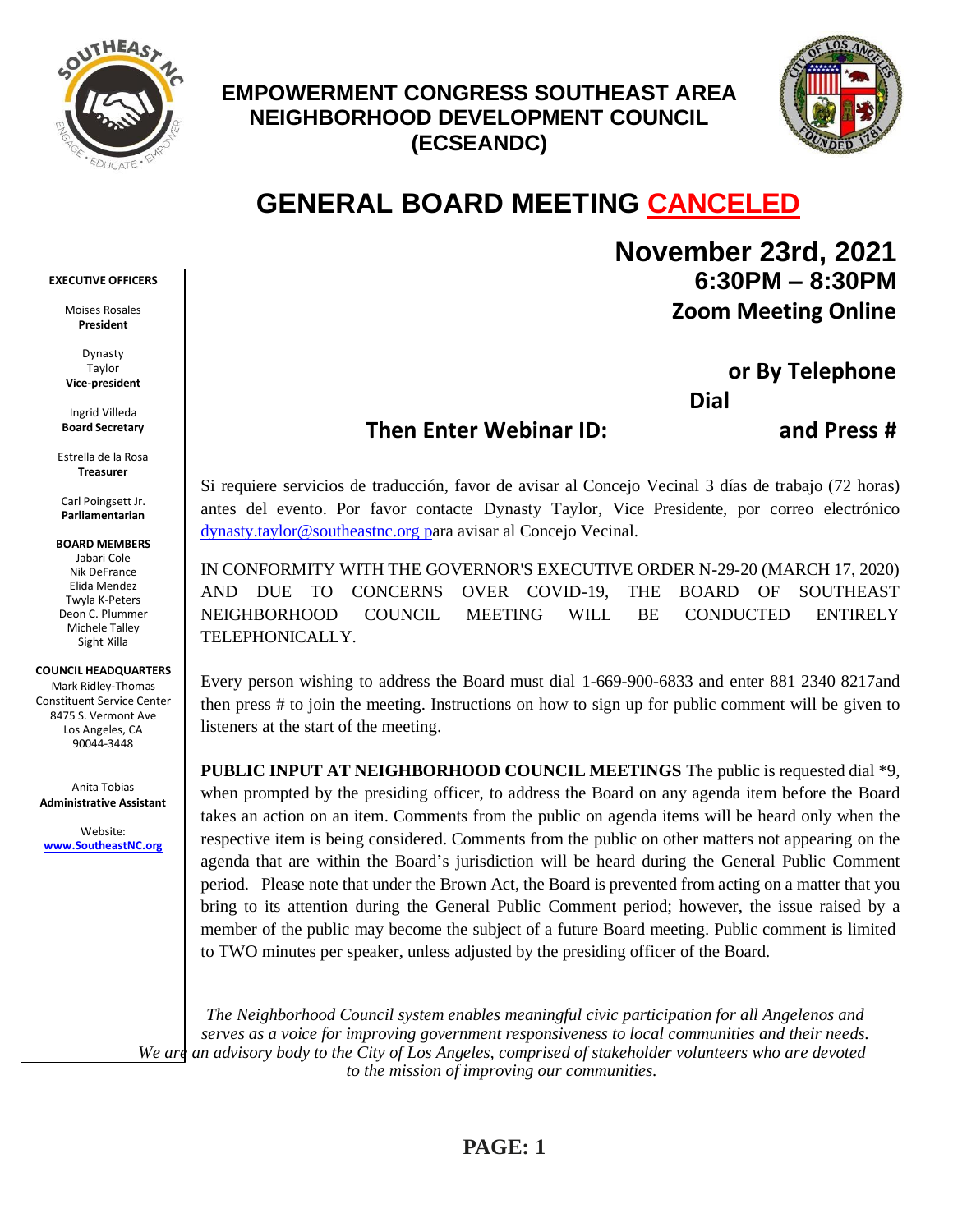**MEETING AGENDA**

**General board meeting canceled 11/23/2021**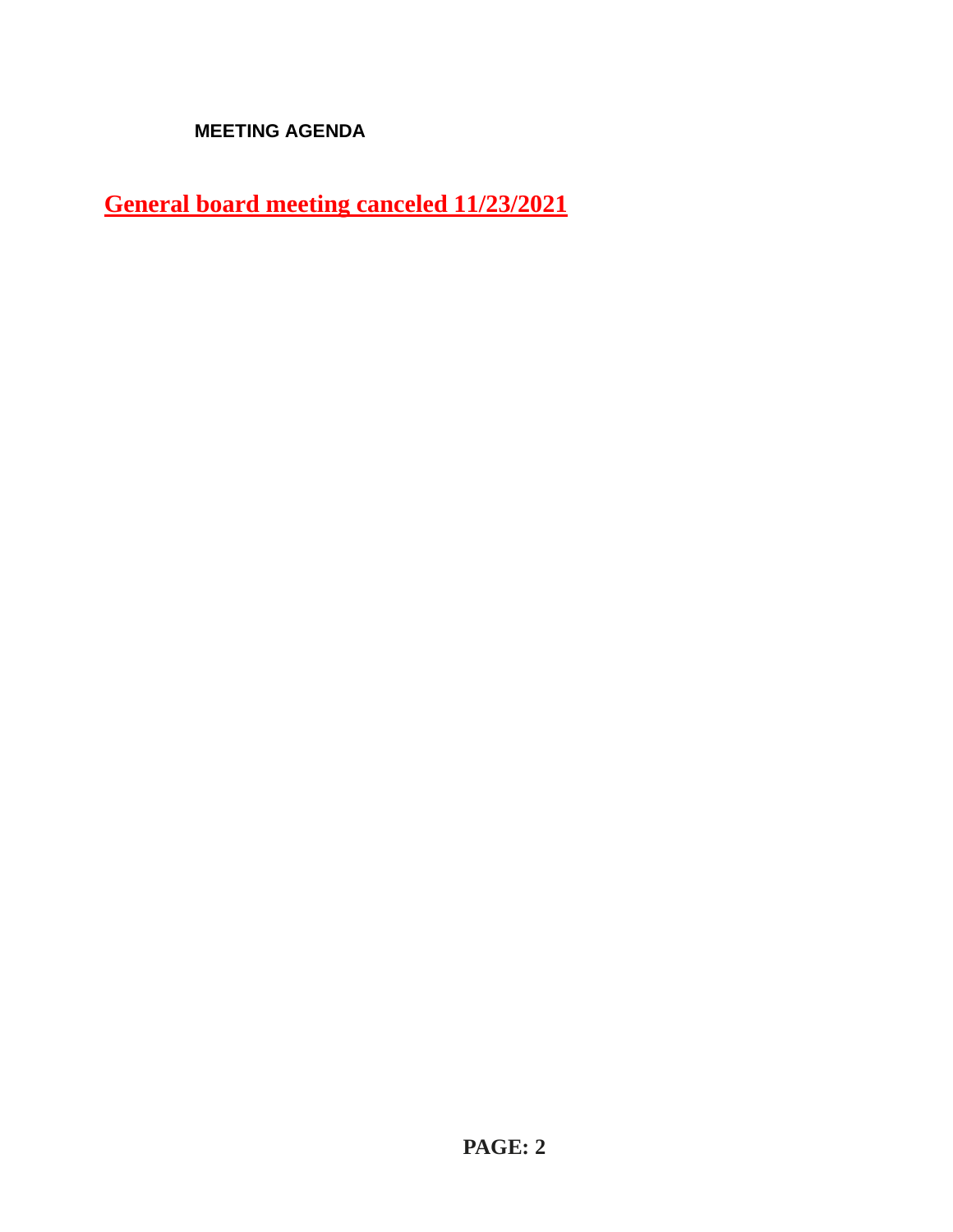**THE AMERICAN WITH DISABILITIES ACT** As a covered entity under Title II of the Americans with Disabilities Act, the City of Los Angeles does not discriminate on the basis of disability and upon request will provide reasonable accommodation to ensure equal access to its programs, services, and activities. Sign language interpreters assisted listening devices, or other auxiliary aids and/or services may be provided upon request. To ensure availability of services, please make your request at least 3 business days (72 hours) prior to the meeting by contacting the Department of Neighborhood Empowerment by calling (213) 978-1551 or email: [NCsupport@lacity.org](mailto:NCsupport@lacity.org)

**PUBLIC ACCESS OF RECORDS** – In compliance with Government Code section 54957.5, non-exempt writings that are distributed to a majority or all of the board in advance of a meeting may be viewed at Neighborhood Council Office Space Address (if applicable), at our website: [www.southeastnc.org](http://www.southeastnc.org/) or at the scheduled meeting. In addition, if

you would like a copy of any record related to an item on the agenda, please contact

Steacy Trinidad Secretary, at: ste[acy.trinidad@southeastnc.org](mailto:trinidad@southeastnc.org)

### **ANNOUNCEMENTS:**

### **NEXT Southeast Council MEETING TBA**

*Neighboring Neighborhood Council Meetings:* o WATTS

- o Board Meeting: 2nd Tuesday of the month at 6:30pm, meeting location: watts senior citizen center; 1657 E. Century Blvd., Los Angeles, Ca 90002-2987, office location and phone number:10221 Compton Ave. #203, Los Angeles, CA 90002 (323) 564-0260 o HARBOR GATEWAY NORTH
- o Board Meeting: 4TH TUESDAY OF THE MONTH AT 7:00 PM, Meeting Location: 135th Street Elementary School 801 W. 135TH Street, Gardena, Ca 90247-2154, o Community Coffice Location And Phone Number: PO Box 3723, Gardena, CA 90247, (310) 768-3853, <u>[harborgatewaynorth.org](http://www.lacity.org/disclaim/disclaim.cfm?goto=http://HARBORGATEWAYNORTH.ORG%20%20%20%20%20%20%20%20%20%20%20%20%20%20%20%20%20%20%20%20%20%20%20%20%20%20%20%20%20/%20_blank) وC</u>OMMUNITY & NEIGHBORS FOR 9™ DISTRICT UNITY
- o Board Meeting: 4th Friday Of The Month At 4:30 Pm, Meeting Location; Estelle Van Meter Center Sr. Center 606 E. 76th Street, Los Angeles, 90001-2802, office location and phone number; 7600 S. Avalon Blvd. Los Angeles, CA 90001, (323) 750-0496
- o EMPOWERMENT CONGRESS SOUTHWEST AREA NDC
	- o Board Meeting: 3rd Monday of the month at 6:30 pm, Mark Ridley-Thomas Constituent Service Center 8475 S. Vermont Ave, Los Angeles 90044-3448, office location and phone number; 8475 S. Vermont Ave, Los Angeles, CA 90044 – 3448, (323) 789-1434.
- o VOICES OF 90037
- o Board Meeting: 4th Wednesday of the month at 6:30pm, meeting location: Normandie Avenue Elementary School, 4505 S Raymond Ave, Los Angeles CA 90037- 2817, council contact information; (323) 299-0809
- o EMPOWERMENT CONGRESS CENTRAL AREA NDC
	- Board Meeting: 4th Monday of the month at 6:30 pm, meeting location; Amistad Plaza Apartment community room 6050 S. Western Avenue, Los Angeles, Ca 90047-1464, office location and phone number, 8475 S. Vermont Avenue, Los Angeles, CA 90044-3448, (323) 789-1449. EMPOWERMENT CONGRESS NORTH AREA NDC
		- Board Meeting: 1ST Thursday of the month at 6:30 pm, meeting location, Expo Center Community Room. 2<sup>nd</sup> floor, 3980 So. Menlo Ave, Los Angeles. CA 90007.

### **ECSEANDC MEETING RULE**